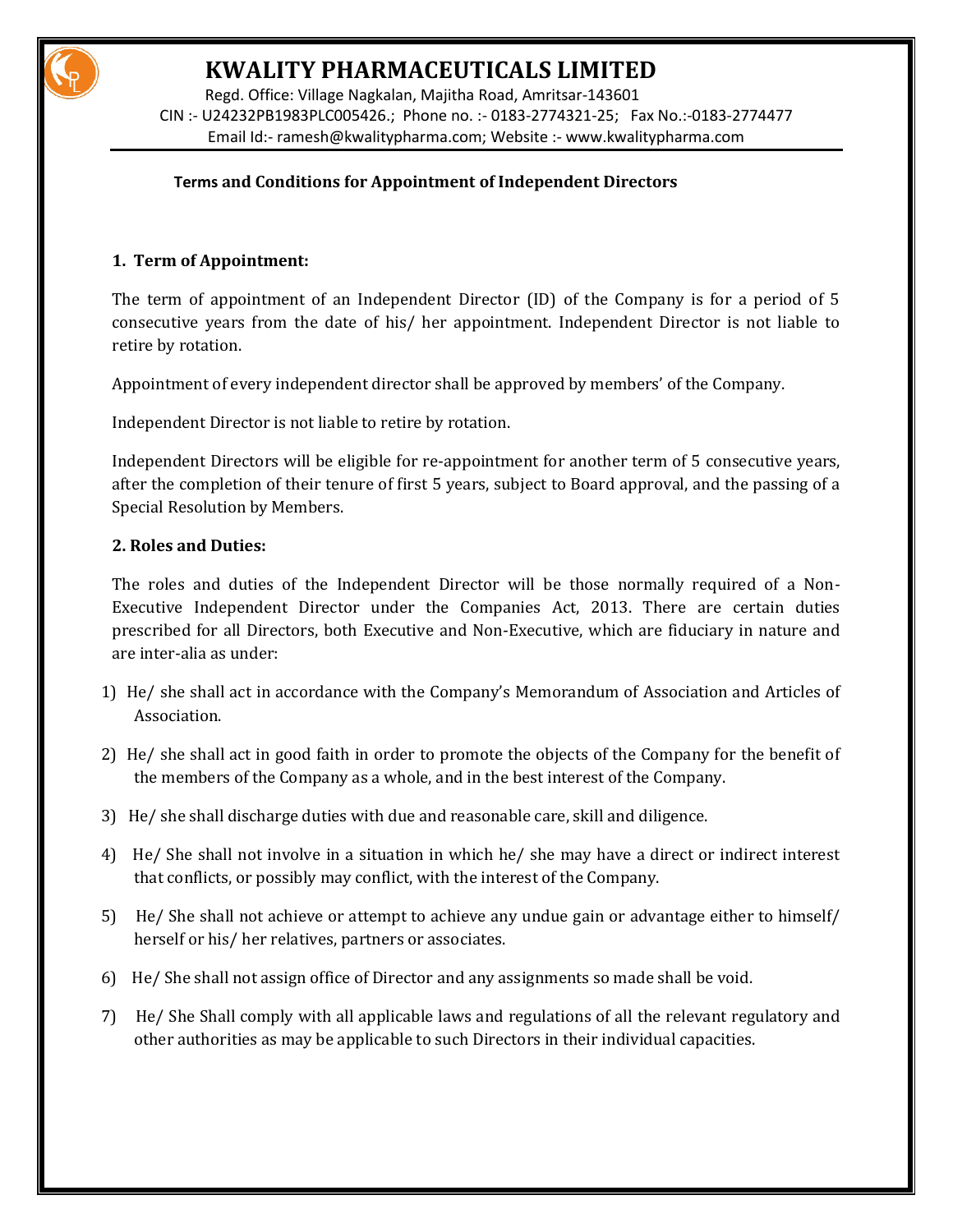

 Regd. Office: Village Nagkalan, Majitha Road, Amritsar-143601 CIN :- U24232PB1983PLC005426.; Phone no. :- 0183-2774321-25; Fax No.:-0183-2774477 Email Id:- [ramesh@kwalitypharma.com;](mailto:ramesh@kwalitypharma.com) Website :[- www.kwalitypharma.com](http://www.kwalitypharma.com/) 

 Independent Directors shall also be taking sufficient care to perform duties specified in the Code for Independent Directors under Schedule IV of the Companies Act, 2013 and clause 49 of the listing agreement (including any modification or re-enactment of the same) that come with such an appointment along-with accompanying liabilities.

 In addition to their role as Directors, the Board may nominate Independent Director as the Chairman/ Member of other Board Committees, as it may deem fit from time to time.

### **3. Expectation of the Board from the appointed Director**

 An Independent Director is expected to bring objectivity and independence of view to the Board's discussions and to help provide the Board with effective leadership in relation to the Company's strategy, performance, and risk management as well as ensuring high standards of financial probity and corporate governance.

They will be expected to attend meetings of Board and Board Committees in which ID is a member and Members meetings and to devote such time as appropriate to discharge their duties effectively. Ordinarily, all meetings are held at the Registered Office in Amritsar.

By accepting the appointment, the Directors confirm that they are able to allocate sufficient time to meet the expectations from their role to the satisfaction of the Board.

### **4. Code of Conduct and Business Ethics for Board of Directors and Insider Trading Code**

The Board has put in place a Code of Conduct and Ethics for Board of Directors (Code). Independent Directors shall abide by the Code. An annual affirmation of compliance is required to be provided by the Independent Directors on the same.

Directors shall also comply with Securities and Exchange Board of India (Prohibition of Insider Trading) Regulations, 2015 and Code of Conduct for Prevention of Insider Trading of the Company. The directors shall not make use of unpublished price sensitive information.

### **5. Directors' Fees/ Remuneration**

- A sitting fee will be paid for attending each meeting of the board as well as the Audit committee meeting attended, as per the provisions of Section 197 of the Act 2013 and the Articles of Association of the Company, as fixed by the board from time to time;

- The ID will be entitled to claim reimbursement of all his/ her travelling, hotel and other incidental expenses incurred by him/ her in performance of duties as director of the Company, as per the provisions of the Act 2013.

### **6. Stock Options**

Independent Director is not eligible to participate in Stock Options schemes of the Company.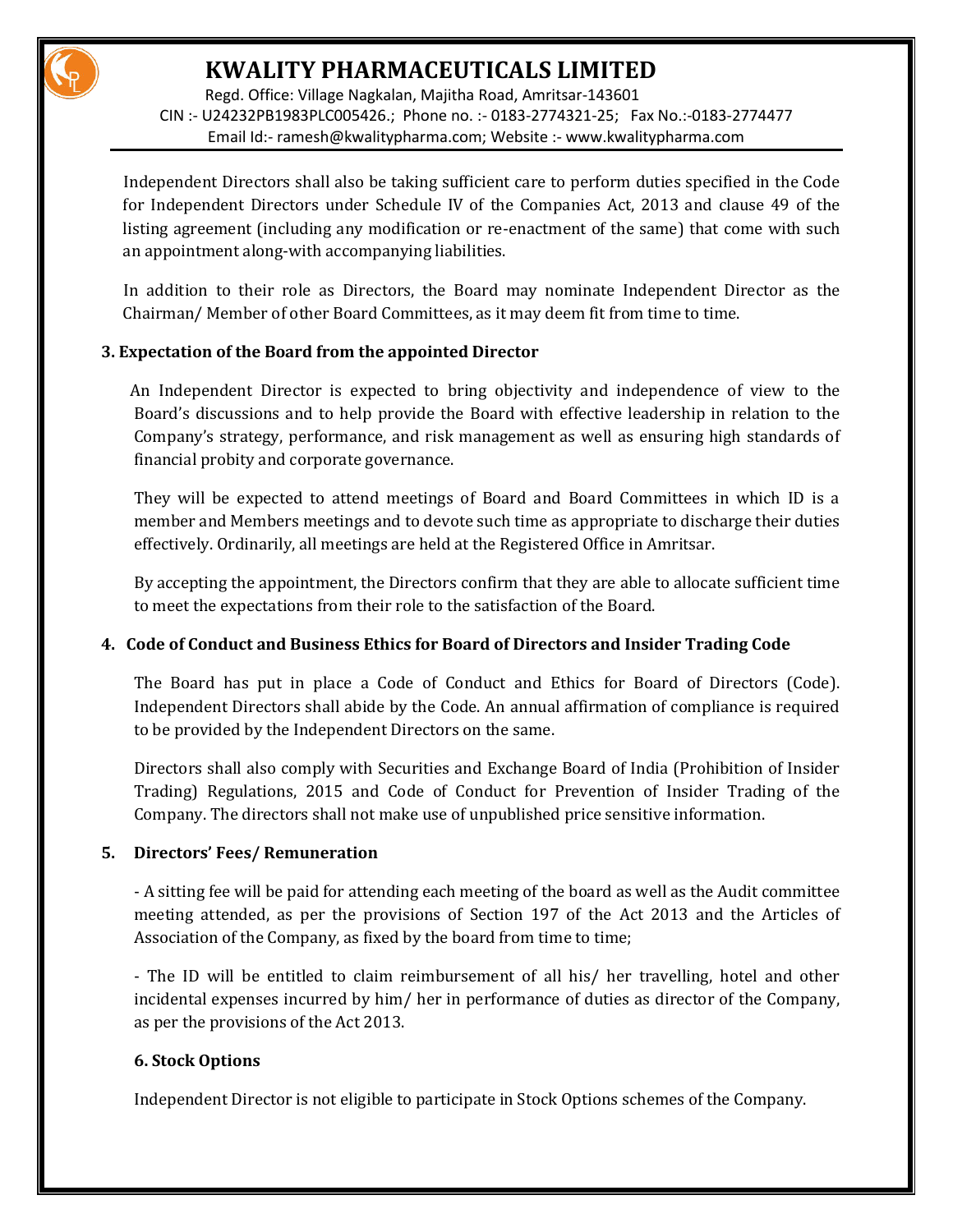

# **KWALITY PHARMACEUTICALS LIMITED**

 Regd. Office: Village Nagkalan, Majitha Road, Amritsar-143601 CIN :- U24232PB1983PLC005426.; Phone no. :- 0183-2774321-25; Fax No.:-0183-2774477 Email Id:- [ramesh@kwalitypharma.com;](mailto:ramesh@kwalitypharma.com) Website :[- www.kwalitypharma.com](http://www.kwalitypharma.com/) 

### **7. Status of Appointment**

The Independent Director will not be an employee of the Company and the appointment letter shall not constitute a contract of employment. The Directors will be paid such remuneration by way of sitting fees for meetings of the Board and its Committees as may be decided by the Board and / or as approved by the Members from time to time.

## **8. Conflict of Interest**

It is accepted and acknowledged that the appointed IDs may have business interests other than those of the Company. Considering the same, they are required to declare any such directorships, appointments and interests to the Board in writing in the prescribed form at the time of their appointment.

### **9. Confidentiality**

All information acquired during the appointment is confidential to the Company and should not be released, either during the appointment or following termination (by whatever means) to third parties without prior clearance from the Chairman unless required by law or by the rules of any stock exchange or regulatory body. On reasonable request, Director shall surrender any documents and other materials made available to them by the Company**.** 

Attention is also drawn to the requirements under the applicable regulations and the Sequent Insider Trading Code which is concerned with the disclosure of price sensitive information and dealing in the securities of Sequent. Consequently director should avoid making any statements or performing any transactions that might risk a breach of these requirements without prior clearance from the Chairman or the Company Secretary.

Unless specifically authorized by the Company, the Independent Director shall not disclose Company and business information to public constituencies such as the media, the financial community, employees, members, agents, franchises, dealers, distributors and importers.

### **10. Termination**

Independent Directors may resign from their position at any time and if they wish to do so, they are requested to serve a reasonable written notice on the Board.

Continuation of their appointment is contingent on getting re-elected by the members in accordance with provisions of Companies Act, 2013, the Rules framed thereunder and the Articles of Association of the Company, from time to time in force.

They will not be entitled to compensation if the members do not re-elect them at any time. Their appointment may also be terminated in accordance with the provisions of the Articles of Association of the Company from time to time in force.